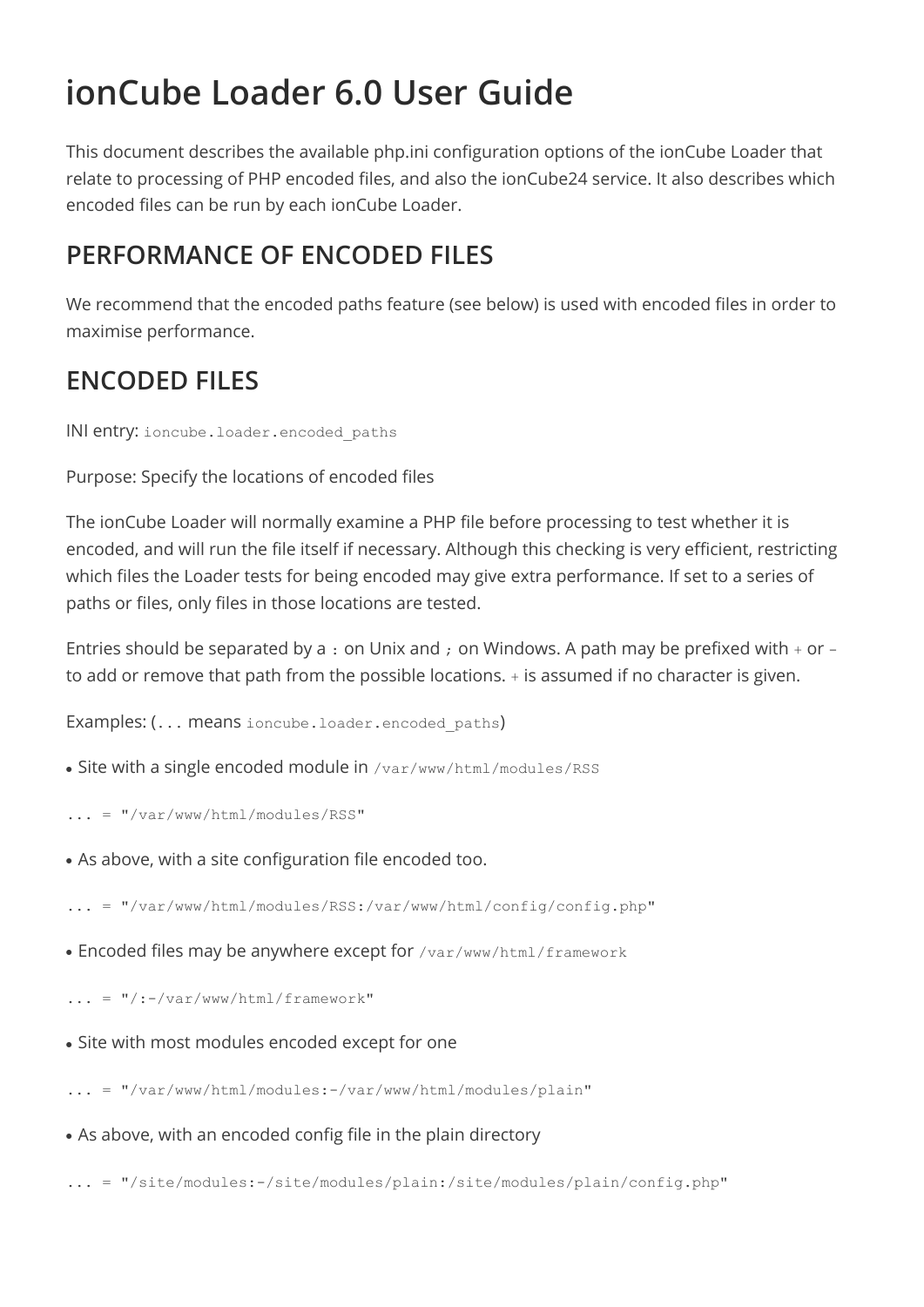### Locations:

The ioncube. loader.encoded paths property can be set in a php. ini file, in a .htaccess file (when using Apache), in a .user.ini file (when using CGI PHP 5.3+) or using ini set within a PHP script. In ini files only the last value will be used for the encoded\_paths property. If you wish to build up the value in several lines then, for PHP 5.1+, you can use the following syntax:

ioncube.loader.encoded\_paths = "/path1" ioncube.loader.encoded\_paths = \${ioncube.loader.encoded\_paths}":/path2" ; etc...

## **LIMITATIONS OF LOADERS AND ENCODED FILES**

Encoded files can, in general, run on versions of PHP equal to or greater than the source language of the Encoder used to produce them. So a file produced by the Encoder for PHP 5.3 can be run by the Loaders for PHP 5.3, 5.4, 5.5 and PHP 5.6. This means that the Loaders are highly backwards compatible. However, there are the following limitations:

- The Loader for PHP 7.0 can only run files produced by the Encoder for PHP 5.6.
- The Loaders for PHP 5.5 and PHP 5.6 cannot run files produced by the PHP 4 Encoder.

## **IONCUBE24 : real-time intrusion protection and PHP error reporting**

### **(Available for Linux 32 and 64 bit servers)**

ionCube24 (https://ioncube24.com) is an ionCube service that uses the ionCube Loader to provide both real-time protection against the exploit of website vulnerabilities and alerting of website errors.

Vulnerabilities in PHP applications are common, particularly in sites using Wordpress and other plugin based systems. Exploits result in website defacement or customer data being compromised, and ionCube24 provides a uniquely powerful defense.

PHP errors can cause intermittent or even persistent blank pages or errors for visitors until discovered, and without active monitoring this could go undetected indefinitely. ionCube24 active monitoring ensures you are always aware of problems in your website code.

ionCube24 is free to try, with the server side support built into the Linux Loaders as standard. With the Loader installed, ionCube24 can be activated at any time to give active intrusion protection and error reporting.

## **php.ini settings**

ionCube24 has a powerful real-time web interface to configure, monitor and manage things, and there are also settings that can be used in a php.ini file as summarised below.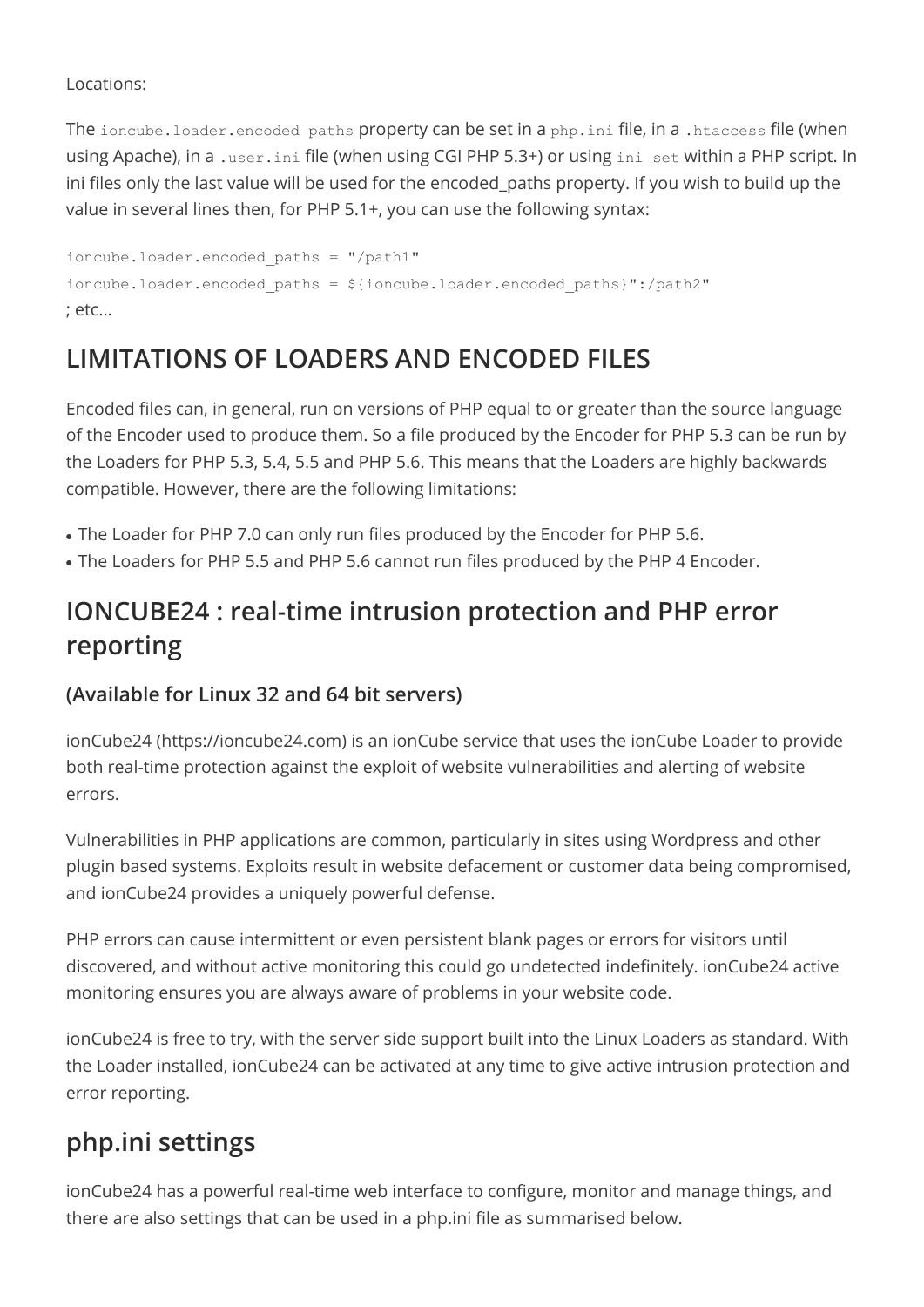The setup process at https://ioncube24.com automatically gives the settings that you need to get started, but you may wish to make changes yourself once setup. The default values are given with each example.

### **Global settings**

INI entry: ic24.enable ; default 0

Purpose: Enable or disable all ionCube24 features. This defaults to 0 (off), and in this case no ionCube24 behaviour is activated.

Example:

 $ic24.\nendele = 1$ 

INI entry: ic24.api access key ; provided during setup

Purpose: A key that is part of the authentication process for adminstration requests. This value is provided when adding a server to ionCube24.

INI entry: ic24.api check ip ; default 1

Purpose: If set, ionCube24 refuses access to API functions unless the calling IP is a known ionCube IP address. This option should be left with the default setting unless web requests pass through a proxy and your site appears to be accessed from the IP of the proxy instead of ionCube. Note that access to API functions will still be authenticated by access key.

INI entry: ic24.home dir ; no default

Purpose: The home directory for ionCube24 related system files. A location outside of the web root is recommended. It should be writable by the web server during startup.

Example:

 $ic24.$ home  $dir = /var/www/ic24$  home

INI entry: ic24.update domains retry interval ; default 30

Purpose: If fetching the set of domains being managed fails, retry after the specified number of seconds.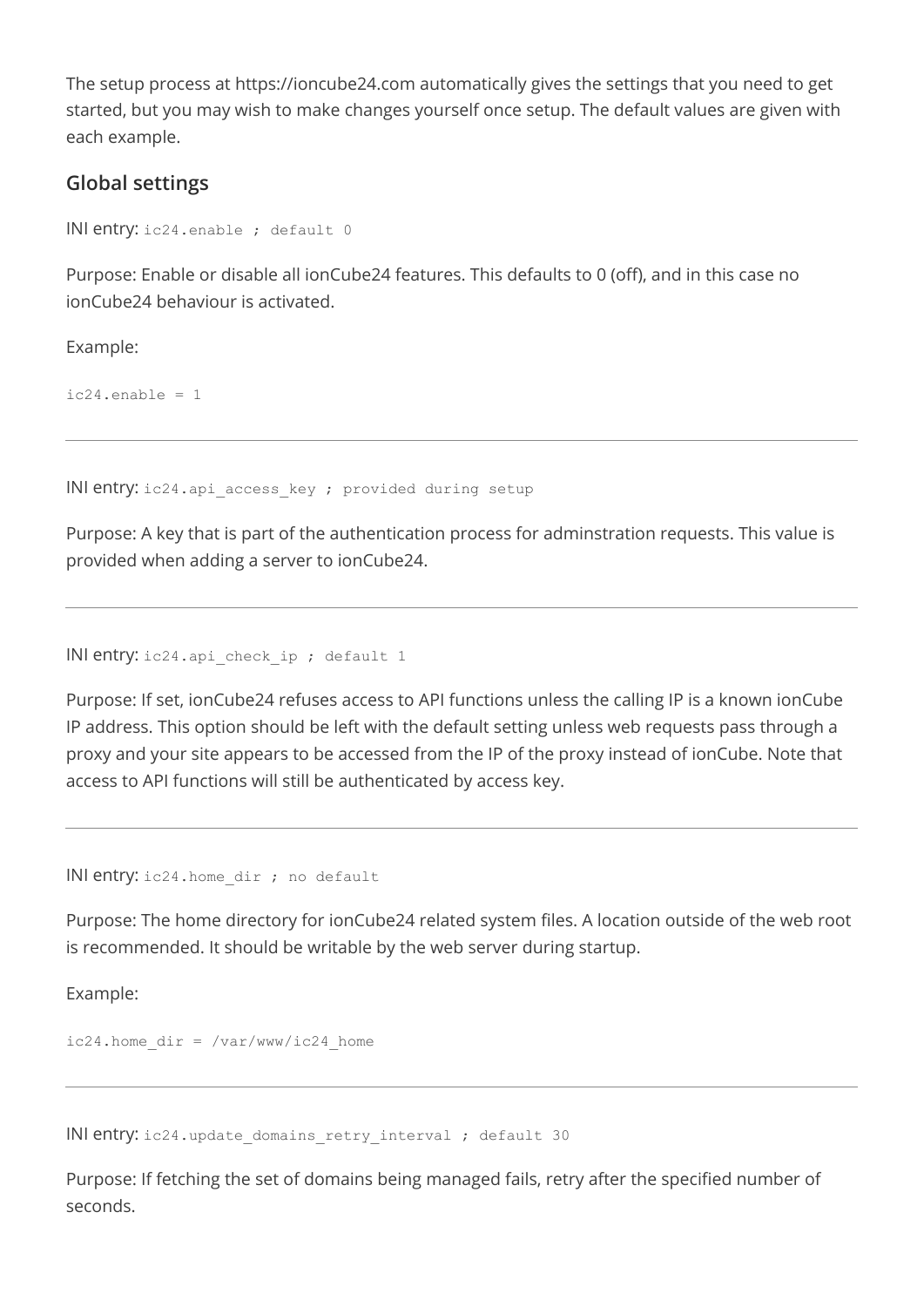### **Security related settings**

INI entry: ic24.sec.enable ; default 1 if ic24.enable is 1

Purpose: Enable the intrusion protection part of ionCube24. Set to 0 to disable the intrusion protection feature. This defaults to 1 but will automatically be disabled if the global ic24.enable has not been set.

INI entry: ic24.sec.exclusion key ; provided during setup

Purpose: A key that if present at the start of a file, will identify the file as trusted. This value is provided when adding a server to ionCube24.

INI entry: ic24.sec.trusted include paths ; no default

Purpose: List paths from where files can be included and automatically trusted.

Example:

ic24.sec.trusted\_include\_paths = "/var/cache:/var/cache2"

Directories can be excluded from the list by prefixing with a minus character -. e.g.

"/var/cache:-/var/cache/subdir"

This is useful if your site creates and/or modifies files by itself from time to time, e.g. in a cache directory. Requests that *directly* access files on a trusted include path will be blocked but the file itself will not be blocked, so requests that use the file as intended will still work. See ioncube24.com for more details once signed up. As an alternative, if possible we recommend producing files that include the exclusion key.

INI entry: ic24.sec.block uploaded files ; default 1

Purpose: If set, block any uploaded files in ionCube24 that are processed using the standard PHP mechanism for uploaded files. This applies even if the file is subsequently included and where included files being automatically approved with the previous setting.

INI entry: ic24.sec.block stdin ; default 1

Purpose: Refuse code that PHP sees via stdin. If disabled, code via stdin will run without security